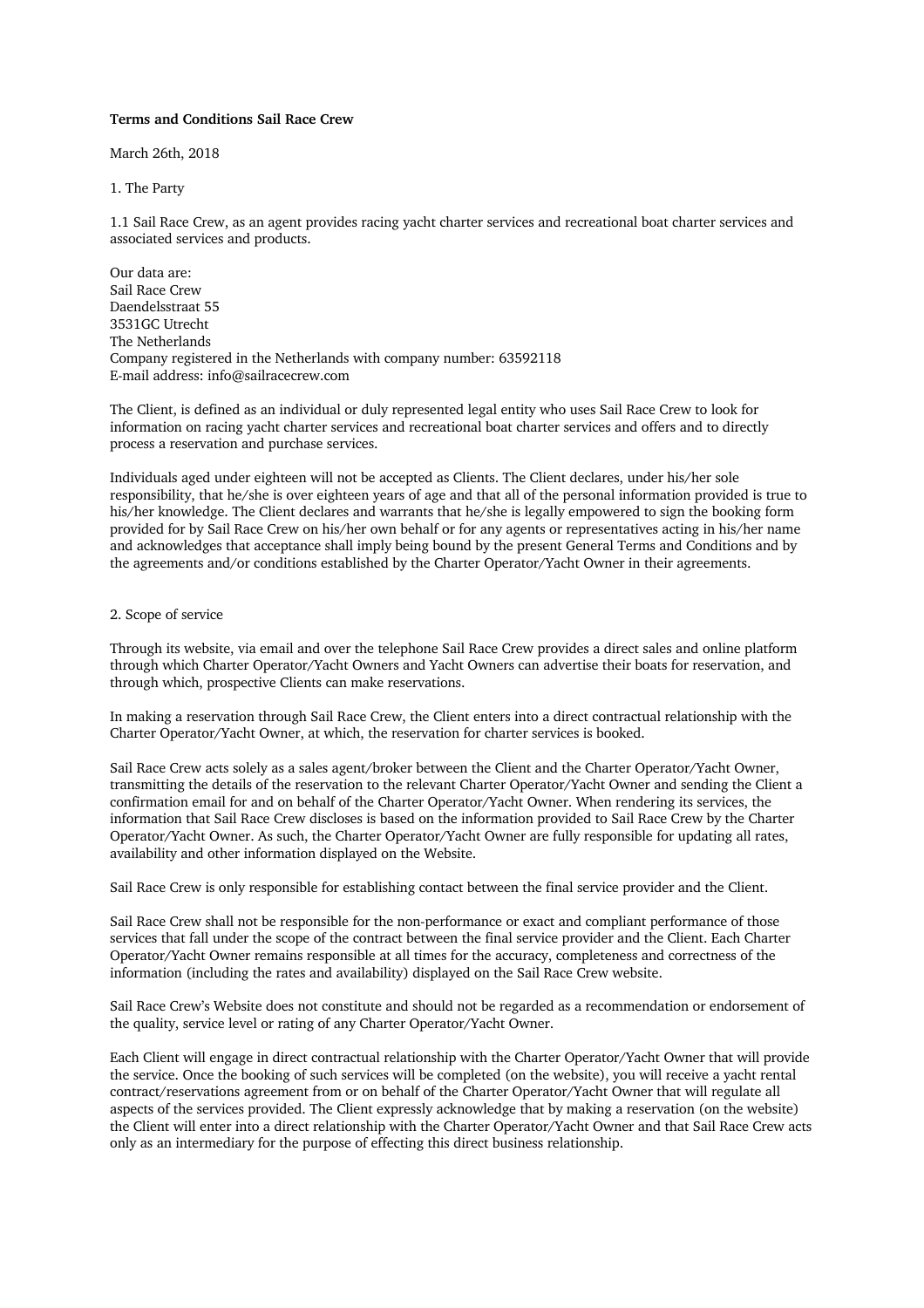## 3. Obligations

3.1 Sail Race Crew is obligated to transmit the information about each booking to the provider of the service, as described in the booking form.

3.2 Sail Race Crew will charge the Client the price of the requested services by sending an invoice after the booking form is received for racing yacht services and through the website for recreational boat charter services.

Sail Race Crew will receive the payment made by the Client in the name and on behalf of the Charter Operator/Yacht Owner that will provide the service, including all additional services as indicated by the Clients in the Booking Form (on the Website). Sail Race Crew will transfer the funds to the Charter Operator/Yacht Owner according to the conditions established with each Charter Operator/Yacht Owner.

3.3 Sail Race Crew will provide the Customer with confirmation of acceptance of the contracted services immediately after payment for such services will be completed according to the conditions stated on the Website. Within 24 hours of payment processing, a payment confirmation will also be sent to the email address provided by the Customer.

3.4 The Client agrees at all times to provide accurate and truthful information for the details requested in the Booking Form and in any other form he/she is required to complete in order to contract the services offered by Sail Race Crew and to ensure that this information is kept up to date. The Client also expressly agrees to provide the final provider of the contracted service with all details and information that may be requested for the correct provision of the service in question. The Clients authorizes Sail Race Crew to verify the truthfulness of the personal data and any other information provided and agrees to cooperate with Sail Race Crew during such verification.

3.5 The Client is responsible for the full payment of the services contracted, respecting the procedure, periods and amounts stipulated on the website and/or in the Operator's terms and conditions/reservations agreement and/or invoice.

3.6 The Client expressly acknowledges that he/she is obliged to make use of these services consistent with all contractual obligations and in a manner compliant with any and all applicable laws, regulations, and according to the present General Terms and Conditions. The Client accepts all responsibilities that may result from incorrect use of the contracted services.

# 4. Cancellation policy

4.1 Refunds will be issued in accordance with the cancellation policy of the Charter Operator/Yacht Owner providing the service.

# 5. Price

Our service is free of charge to the Client. Sail Race Crew will not charge the Client for its services or add any additional (reservation) fees to the yacht charter rate. Sail Race Crew will process all payments and transfer the money directly to the Charter Operator/Yacht Owner responsible for providing the services in accordance with Sail Race Crew agreements with the Charter Operator/Yacht Owner.

Unless stated differently on our website or in the confirmation email/invoice, all prices for charter yachts on the Website are weekly rates; i.e. 7 days and six nights unless otherwise defined, and are displayed including VAT tax and all other taxes (subject to change of such taxes).

#### Privacy Policy

6. Privacy Policy and Information on Personal Data Processing.

Sail Race Crew, acknowledges the importance of protecting the privacy and rights of Clients using its website and service. Internet is potentially a very powerful tool for the circulation of personal data; Sail Race Crew, is committed to complying with the regulations on personal data protection and security in order to guarantee the Clients safe, controlled and confidential netsurfing.

This privacy statement may be amended in the future to ensure ongoing compliance with all applicable regulations in the event of their amendment or update.